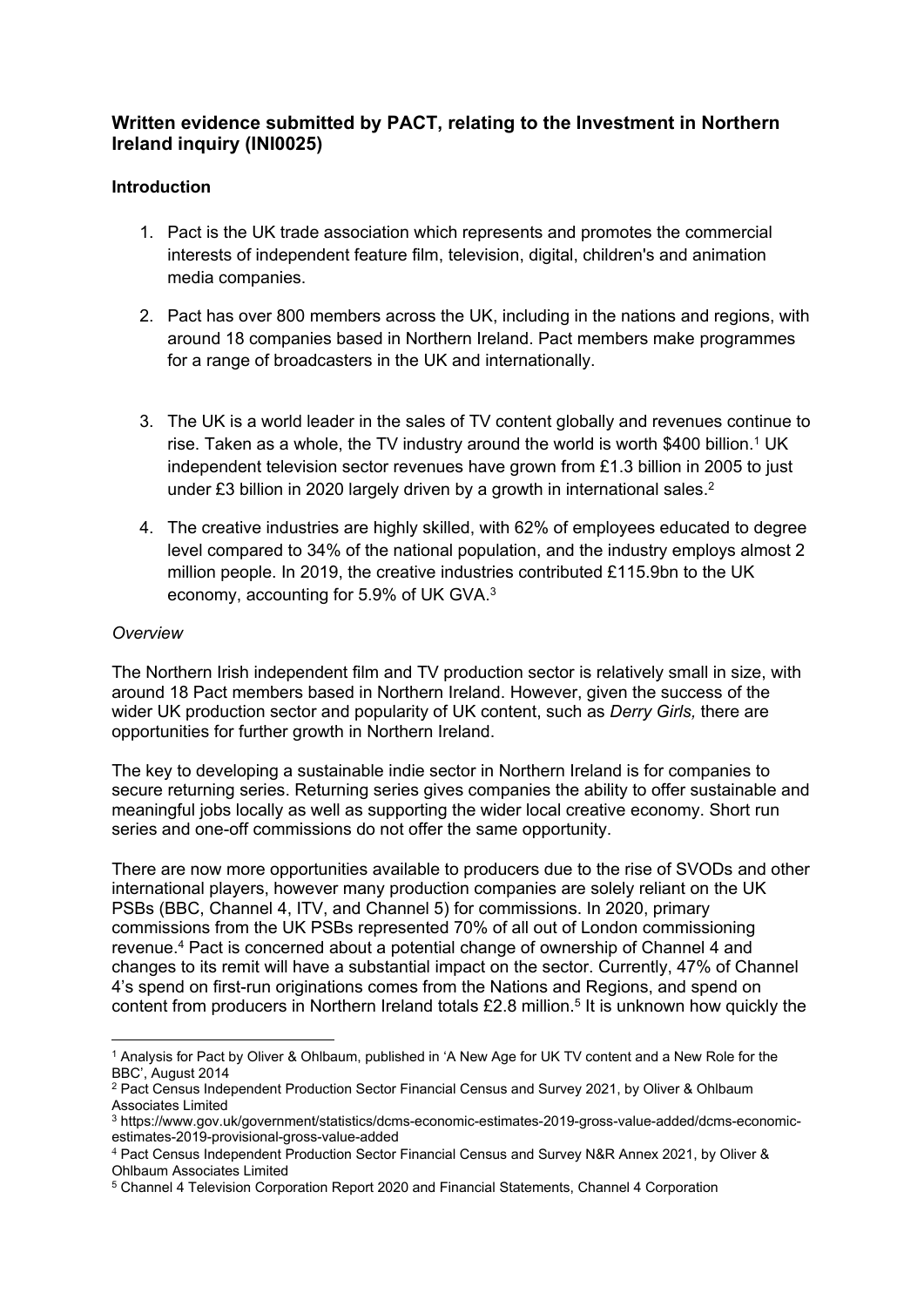sector will get back to its former growth trajectory post COVID and the Government's plans to change the ownership of Channel 4 in its current state puts at risk any shoots of recovery that we are seeing in the sector particularly for smaller independents.

#### *Potential Impact of Channel 4 Privatisation*

Last year, the Government launched a consultation on a potential change of ownership of Channel 4 Corporation. Channel 4 plays an important role in the UK television marketplace as a publicly owned public service broadcaster, with a unique remit to promote diversity and innovation both on and off screen. The health of the UK TV production sector is closely interlinked with that of Channel 4, and any changes to the current ownership structure and remit would have a damaging impact on the TV production sector.

Channel 4's public service remit and its status as a publisher-broadcaster prevents it from making and owning the IP to its own programmes. This was one of the key founding principles when it was created by the Thatcher Government in the 1980s. It is vitally important to the economic and cultural health of the UK that Channel 4 continues to be a publisher-broadcaster and it retains its unique remit and obligations, which ensures that Channel 4 works with a broad range of suppliers from across the country, including Northern Ireland.

The media landscape has undergone substantial changes since Channel 4 was set up. New technology and new content providers, such as Netflix, have enabled audiences to choose what content they want to watch, when they want to watch it and where they want to watch it. However, Subscription Video on Demand (SVoDs) providers operate with an entirely different business model to the UK Public Service Broadcasters (PSBs) and serve different audiences. SVoDs retain all rights and focus on globally appealing content, whereas the PSBs focus on genuine local stories across a range of genres from indigenous producers.

Channel 4 still commissions more programmes from small production companies than other PSBs between 2015-2019 from across the UK.<sup>6</sup> This has enabled generations of creative entrepreneurs and small innovative start-ups to break into the UK broadcasting market and grow their businesses initially working for Channel 4 and then supplying other broadcasters both domestically and internationally. Last year, Channel 4 worked with 161 independent production companies. Its risk-taking remit which breeds innovation and originality, and the creation of new IP, also provides much needed competition for the other PSBs which in turn benefits both viewers and the wider economy.

The diversity of supply and programming would be lost if Channel 4 is privatised and allowed to make and control its own programmes as the current commissioning slots available would move across to the in-house production arm. To enable Channel 4 to make and own its own programmes, new owners would need to cancel a range of productions to free up programme slots. A Pact commissioned report by Oliver and Ohlbaum (O&O) Associates estimated that £80 million of content spend will be lost to a Channel 4 in-house production arm in the first year after an initial push to move content in-house. After five years O&O Associates have estimated that this would rise to £1billion.<sup>7</sup> This would not only damage the UK production sector, which is beginning to slowly recover from the economic impacts of COVID, but also close the door on future generations of entrepreneurs and new businesses who use their self-sufficiency and self-motivation to break into a highly competitive market. It

<sup>6</sup> Channel 4's impact on the UK's International Competitiveness and Global Profile, O&O Associates, p18 2021

<sup>7</sup> Channel 4's impact on the UK's International Competitiveness and Global Profile, O&O Associates, p60, 2021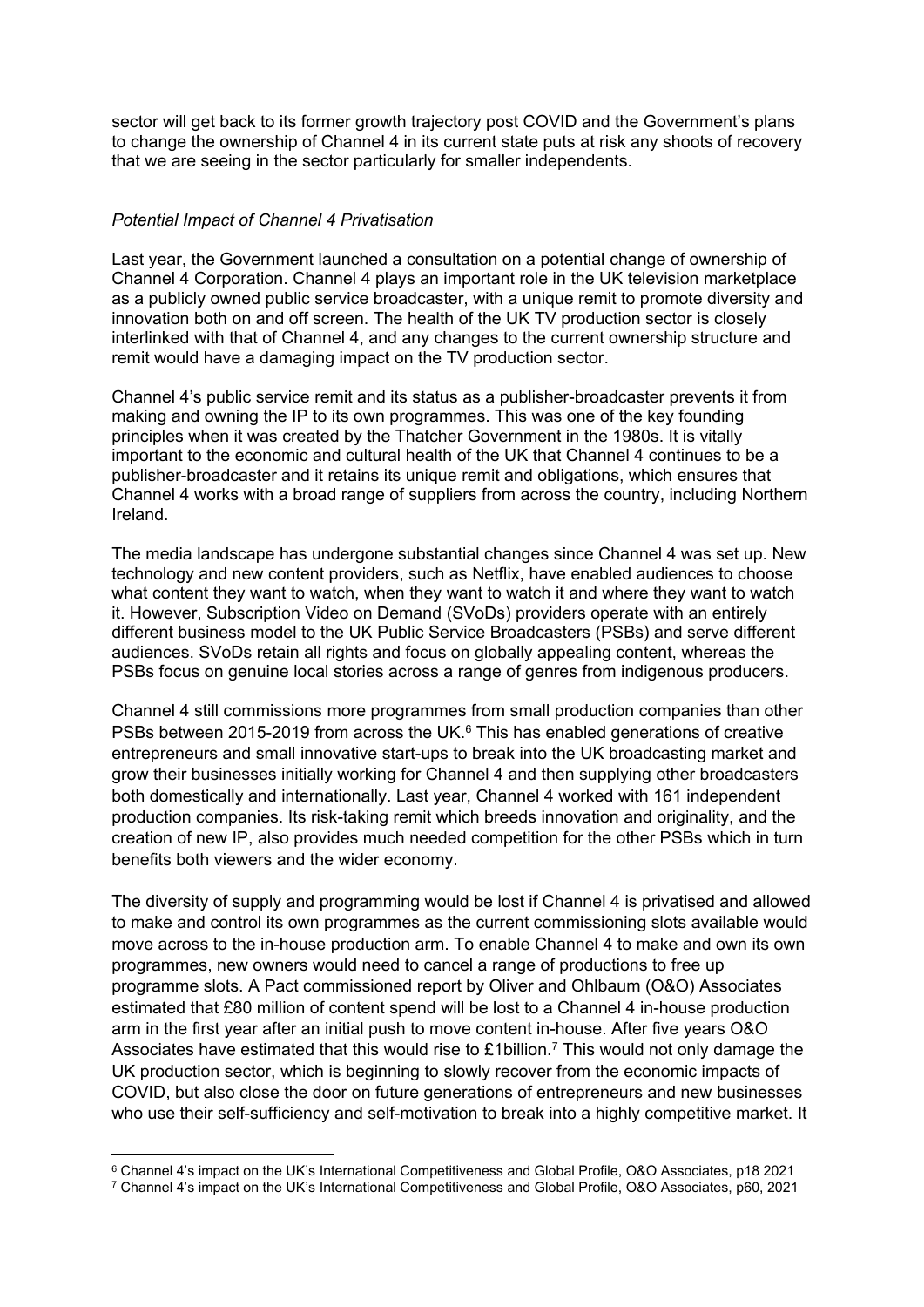would also become an opportunity cost of £3.7billion to the sector over a 10-year period and an inevitably this would be a direct transfer of value from SMEs across the UK to privately owned shareholders.<sup>8</sup>

Pact considers that Channel 4's current remit and publisher broadcaster model is the optimum, this prohibits Channel 4 from making its own programmes, includes a commitment to diverse programming, a 50% nations and regions quota, the Terms of Trade<sup>9</sup> and market access for start-ups to break into the UK commissioning market. Any changes to the current model would have a damaging impact on production businesses across the UK and the 10,000 jobs that have been created and sustained across the UK.

### *Skills and Training*

Investment in skills and training is vital for the continued growth and success of the UK production sector. It's becoming increasingly difficult for productions to find the necessary talent and skills to meet the current high demand. The sector is doing what it can to address the issue of skills shortages within the sector by paying into various ScreenSkills training funds, such as the Children's TV Skills Fund, High End TV Skills Fund, and the newly launched Unscripted Skills TV Fund. To be able to meet demand, the sector needs to ensure that those currently working in the industry have the right skills, but also that there are new entrants into the sector.

Many production companies do undertake their own ad-hoc training and skills development within their company however this can be costly and smaller indies may not have the revenue or time to invest in extensive training. Which is why securing returning series is so vital for the growth of the sector. Returning series gives production companies greater security and opportunities to further monetise their IP, producers can then invest in skills and training and/or in the Research and Development of new ideas.

## *Belfast Region City Deal*

Pact was pleased that the Belfast Region City deal announced last year identified the creative industries as one of regions growth sectors. Prior to 2020, GVA by the Creative Industries grew faster than GVA by the UK economy as a whole, increasing by 41.4% in real terms between 2011 and 2019 compared to 15.9% for the UK economy.<sup>10</sup> Some genres are becoming increasingly reliant on new technology and digital skills to create high quality content. For example, virtual production, which combines VFX and technology throughout the production process, is becoming increasingly popular. This area requires specialist skills and there is currently a shortage in this area. We were also pleased with the announcement of Ulster University's new Screen Media Innovation Lab, which will provide training and development opportunities for local talent as well as drive R&D collaboration.

## *Levelling Up Fund and Shared Prosperity Fund*

When the UK left the EU, the UK indie production sector lost access to EU funding. Pact has long argued these funds should be replaced to ensure that UK producers do not suffer

<sup>8</sup> IBID

<sup>9</sup> Under the Terms of Trade (a legal framework of principles under which PSBs do business with independent production companies), independent producers retain the IP rights to their programmes, enabling them to generate vital secondary revenue and put them on a much firmer economic footing – a major contributor to the growth of the industry in the UK.

<sup>10</sup> DCMS Economic Estimates 2011 – 2020, DCMS, 23 December 2021